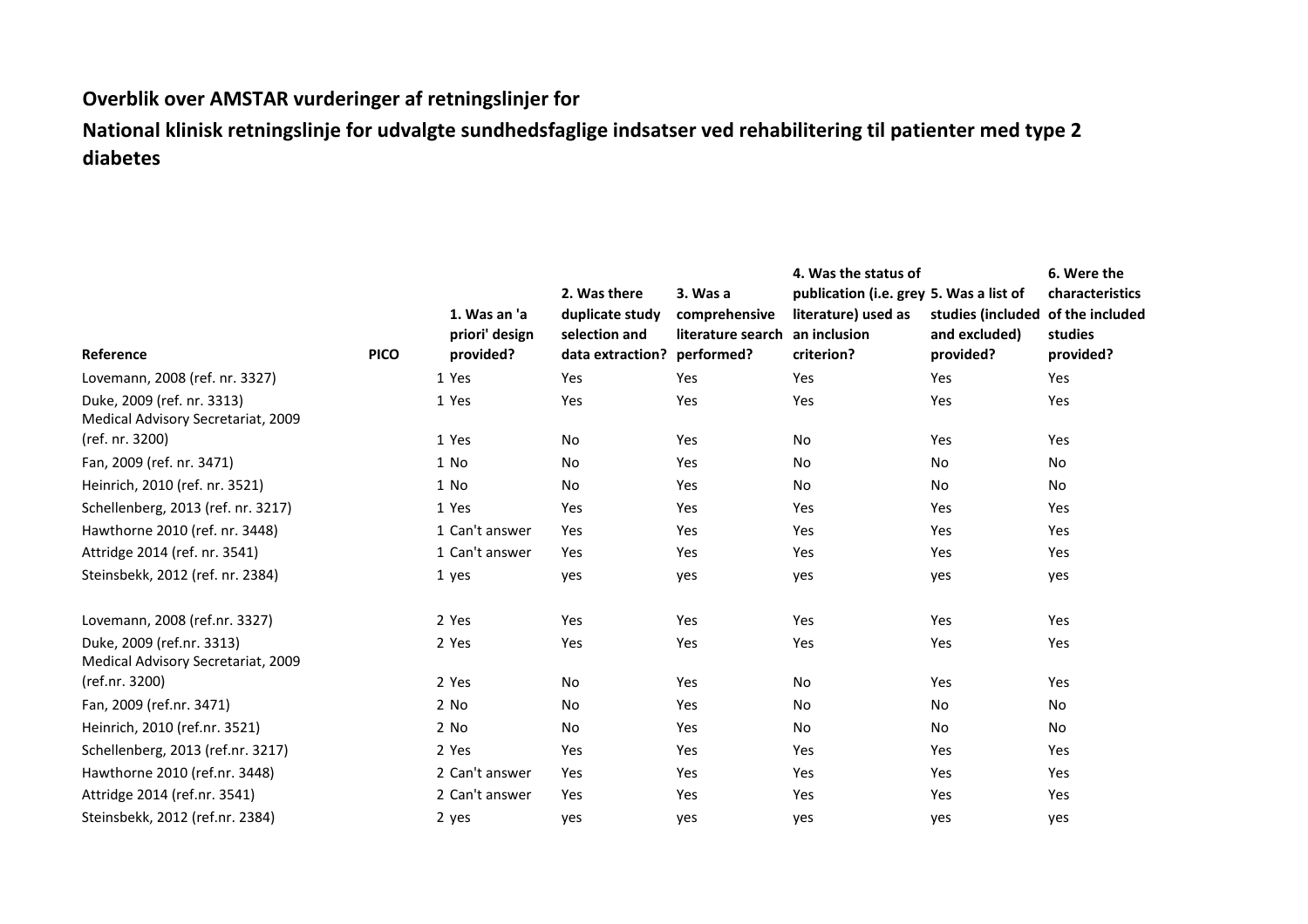## Ingen inkluderede reviews (No reviews included) 3

| Kodama (ref.nr. 6652)              | 4 Can't answer      | Yes          | Yes | No           | No        | Yes          |
|------------------------------------|---------------------|--------------|-----|--------------|-----------|--------------|
| Cast-Con (ref.nr. 6635)            | 4 No                | Can't answer | Yes | No           | No        | Yes          |
| Kirk (ref.nr. 6660)                | 4 No                | <b>No</b>    | Yes | No           | <b>No</b> | Yes          |
| Ajala (ref.nr. 6624)               | 4 No                | Can't answer | Yes | yes          | Yes       | Yes          |
| Dyson (ref.nr. 6655)               | 4 No                | No           | No  | No           | No        | Yes          |
| Boule, 2001 (ref.nr. 5074)         | 5 Yes               | Yes          | Yes | No           | No        | Yes          |
| Snowling, 2006 (ref.nr. 3974)      | 5 No                | No           | Yes | No           | <b>No</b> | Yes          |
| Umpierre, 2011 (ref.nr. 3764)      | 5 No                | Yes          | Yes | Yes          | No        | Yes          |
| Vheijden, 2013 (ref.nr. 3675)      | 5 Yes               | Yes          | Yes | No           | No        | Yes          |
| Ingen inkluderede reviews          |                     |              |     |              |           |              |
| (No reviews included)              | 6                   |              |     |              |           |              |
| Boule, 2001 (ref.nr. 5074)         | 7 og 8 Can't answer | Yes          | Yes | Yes          | No        | Yes          |
| De Moura, 2011 (ref.nr. 4278)      | 7 og 8 Can't answer | Yes          | Yes | Can't answer | Yes       | Yes          |
| Hansen, 2010 (ref.nr. 4769)        | 7 og 8 Can't answer | Can't answer | No  | Can't answer | No        | No           |
| Irvine, 2009 (ref.nr. 3820)        | 7 og 8 Can't answer | Yes          | Yes | Can't answer | No        | Yes          |
| Umpeirre, 2013 (ref.nr. 3698)      | 7 og 8 Can't answer | Yes          | Yes | Can't answer | <b>No</b> | No           |
| Thomas, 2006 (ref.nr. 3979)        | 7 og 8 Yes          | Yes          | Yes | Yes          | Yes       | Yes          |
| Nielsen, 2006 (ref.nr. 3975)       | 7 og 8 Can't answer | Yes          | Yes | Yes          | No        | No           |
| Oliveira, 2012 (ref.nr. 3707)      | 7 og 8 Can't answer | Can't answer | No  | No           | No        | No           |
| Schwingshackl, 2014 (ref.nr. 3594) | 7 og 8 No           | Yes          | Yes | Can't answer | Yes       | Can't answer |
| Sigal, 2004 (ref.nr. 4546)         | 7 og 8 No           | <b>No</b>    | No  | <b>No</b>    | No        | No           |
| Snowling, 2006 (ref.nr. 3974)      | 7 og 8 Yes          | Can't answer | Yes | Can't answer | No        | Yes          |
| Health Quality, Ontario            |                     |              |     |              |           |              |
| (ref.nr. 2291)                     | 9 Yes               | Yes          | Yes | Can't answer | Yes       | Yes          |
| Thongsai et al. (ref.nr. 2337)     | 9 Yes               | No           | No  | No           | Yes       | No           |
| Mulimba et al. (ref.nr. 2926)      | 9 Yes               | Yes          | No  | No           | No        | Yes          |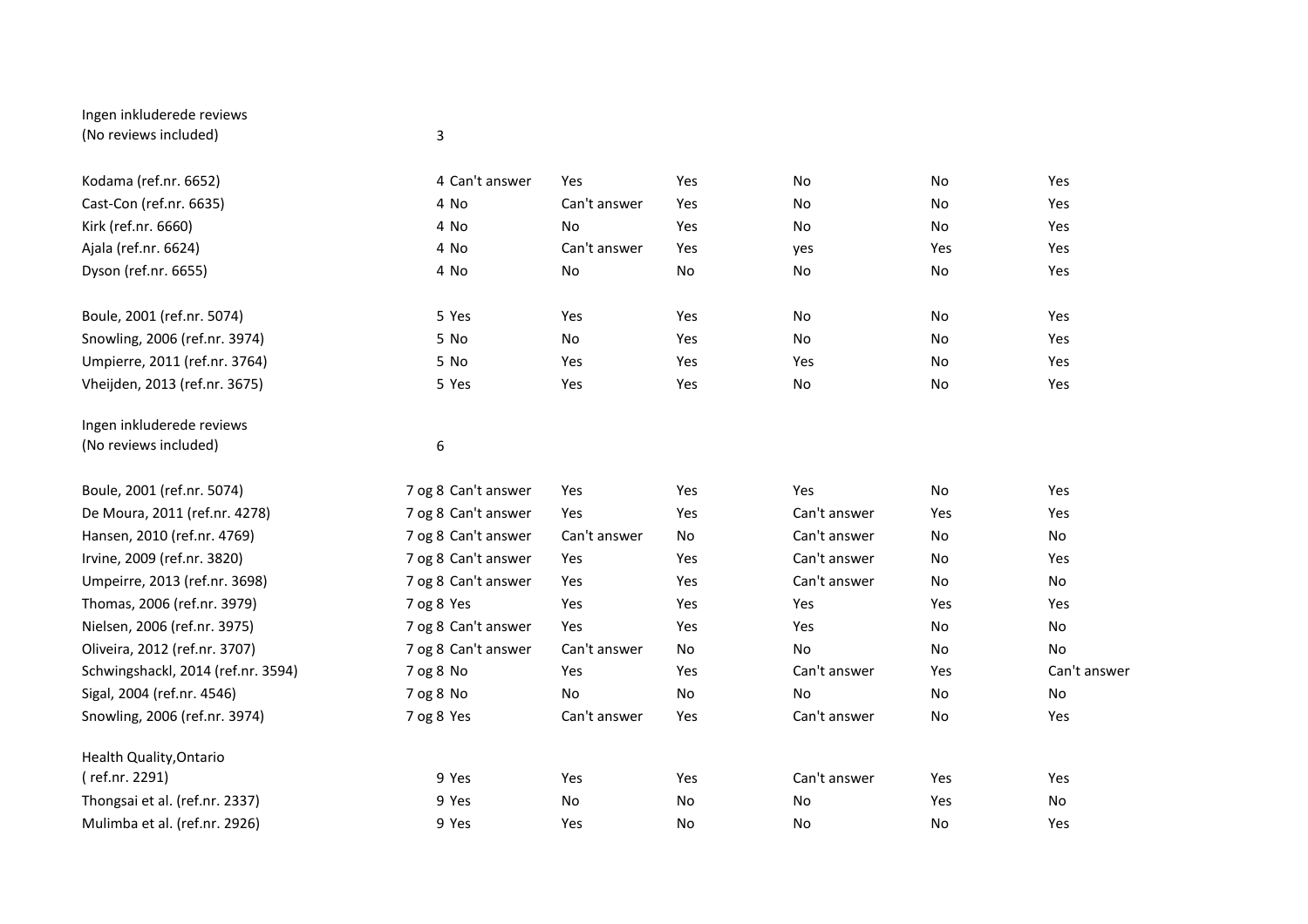| Minet et al. (ref.nr. 2494)   | 9 Yes           | Can't answer | Yes       | No             | <b>Yes</b> | Yes |
|-------------------------------|-----------------|--------------|-----------|----------------|------------|-----|
| Loveman et al. (ref.nr. 2620) | 9 Yes           | Yes          | Yes       | No             | Yes        | Yes |
| Alam, 2008 (ref.nr. 2537)     | 9 Yes           | Yes          | Yes       | No.            | Yes        | Yes |
| Fan, 2009 (ref.nr. 2878)      | 9 Yes           | Can't answer | Yes       | Yes            | No         | Yes |
|                               | 10 Yes          |              |           |                |            | Yes |
| Pal, 2013 (ref.nr. 6851)      |                 | Yes          | Yes       | Yes            | Yes        |     |
| Jackson, 2006 (ref.nr. 6918)  | 10 Yes          | Yes          | <b>No</b> | No.            | No         | Yes |
| Angeles, 2011 (ref.nr. 6964)  | 10 Yes          | Yes          | Yes       | Yes            | No         | Yes |
| Cotter, 2014 (ref.nr. 6832)   | 10 Yes          | Yes          | <b>No</b> | No             | Yes        | Yes |
| El-Gayar, 2013 (ref.nr. 6845) | 10 Yes          | Yes          | Yes       | Yes            | Yes        | Yes |
| Ramadas, 2011 (ref.nr. 6877)  | 10 Yes          | Yes          | Yes       | Yes            | <b>No</b>  | Yes |
| Connelly, 2013 (ref.nr. 6841) | 10 Yes          | Yes          | Yes       | Can't answer   | Yes        | Yes |
| Pal, 2014 (ref.nr. 6826)      | 10 Can't answer | Yes          | Yes       | Not applicable | <b>No</b>  | Yes |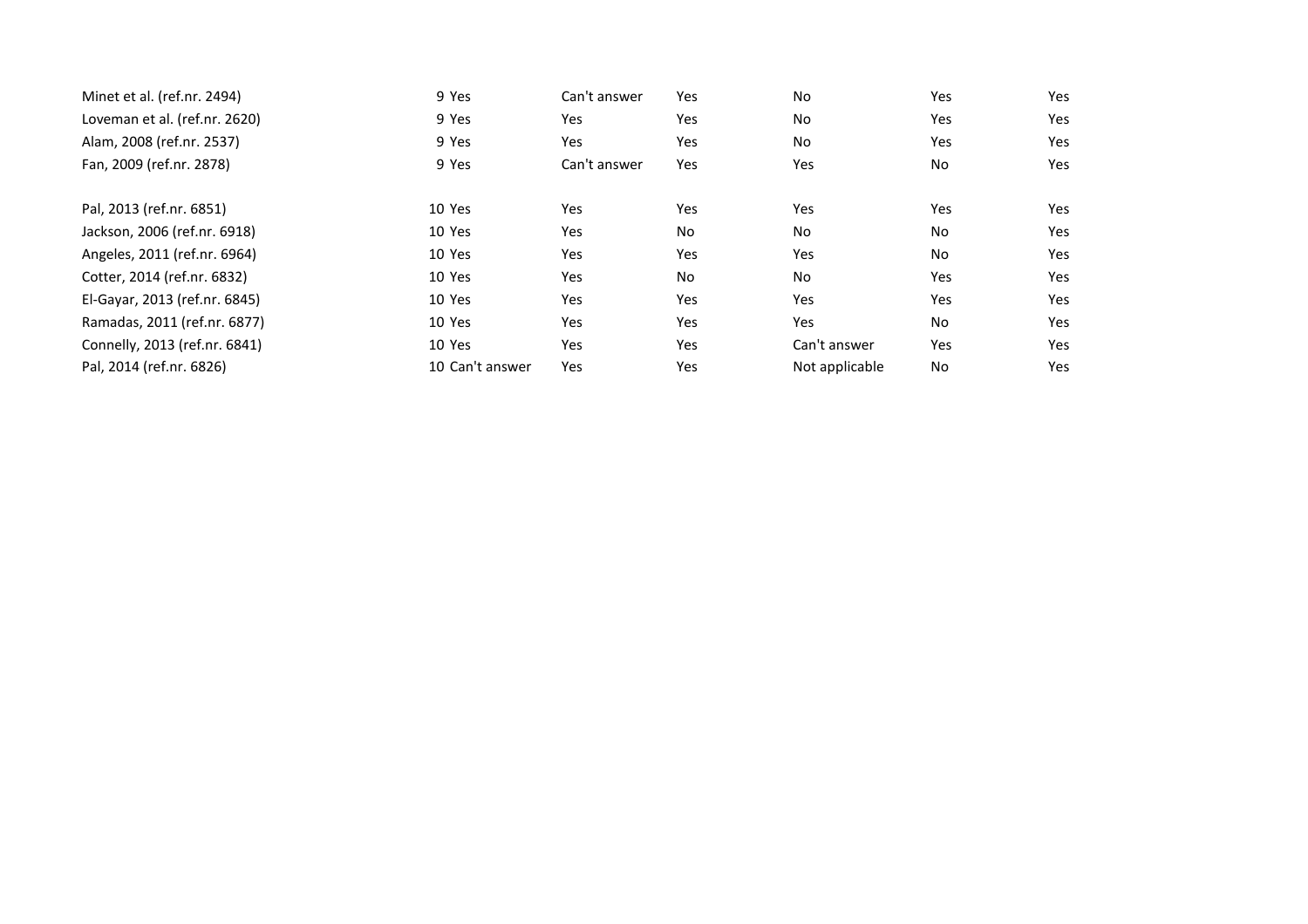| 7. Was the<br>scientific quality<br>of the included<br>studies assessed<br>and<br>documented? | 8. Was the scientific<br>quality of the<br>included studies<br>used appropriately<br>in<br>formulating<br>conclusions? | 9. Were the<br>methods used to<br>combine the<br>findings of studies publication bias<br>appropriate? | 10. Was the<br>likelihood of<br>assessed? | 11. Was the conflict<br>of interest<br>included? | <b>Anvendes i NKR?</b> |
|-----------------------------------------------------------------------------------------------|------------------------------------------------------------------------------------------------------------------------|-------------------------------------------------------------------------------------------------------|-------------------------------------------|--------------------------------------------------|------------------------|
| Yes                                                                                           | Yes                                                                                                                    | Yes                                                                                                   | No                                        | Yes                                              | Ja                     |
| Yes                                                                                           | Yes                                                                                                                    | Yes                                                                                                   | Yes                                       | No                                               | Ja                     |
| Yes                                                                                           | Yes                                                                                                                    | Yes                                                                                                   | No                                        | No                                               | Nej                    |
| No                                                                                            | No                                                                                                                     | No                                                                                                    | No                                        | No                                               | nej                    |
| No                                                                                            | No                                                                                                                     | No                                                                                                    | No                                        | No                                               | nej                    |
| Yes                                                                                           | Yes                                                                                                                    | Yes                                                                                                   | <b>No</b>                                 | Yes                                              | ja                     |
| Yes                                                                                           | Yes                                                                                                                    | Yes                                                                                                   | Can't answer                              | No                                               | nej                    |
| Yes                                                                                           | Yes                                                                                                                    | Yes                                                                                                   | Yes                                       | Yes                                              | nej                    |
| yes                                                                                           | yes                                                                                                                    | yes                                                                                                   | yes                                       | no                                               | ja                     |
| Yes                                                                                           | Yes                                                                                                                    | Yes                                                                                                   | <b>No</b>                                 | Yes                                              | Nej                    |
| Yes                                                                                           | Yes                                                                                                                    | Yes                                                                                                   | Yes                                       | No                                               | Ja                     |
| Yes                                                                                           | Yes                                                                                                                    | Yes                                                                                                   | No                                        | No                                               | Nej                    |
| No                                                                                            | No                                                                                                                     | No                                                                                                    | No                                        | No                                               | nej                    |
| No                                                                                            | No                                                                                                                     | No                                                                                                    | <b>No</b>                                 | <b>No</b>                                        | nej                    |
| Yes                                                                                           | Yes                                                                                                                    | Yes                                                                                                   | <b>No</b>                                 | Yes                                              | nej                    |
| Yes                                                                                           | Yes                                                                                                                    | Yes                                                                                                   | Can't answer                              | <b>No</b>                                        | nej                    |
| Yes                                                                                           | Yes                                                                                                                    | Yes                                                                                                   | Yes                                       | Yes                                              | nej                    |
| yes                                                                                           | yes                                                                                                                    | yes                                                                                                   | yes                                       | no                                               | nej                    |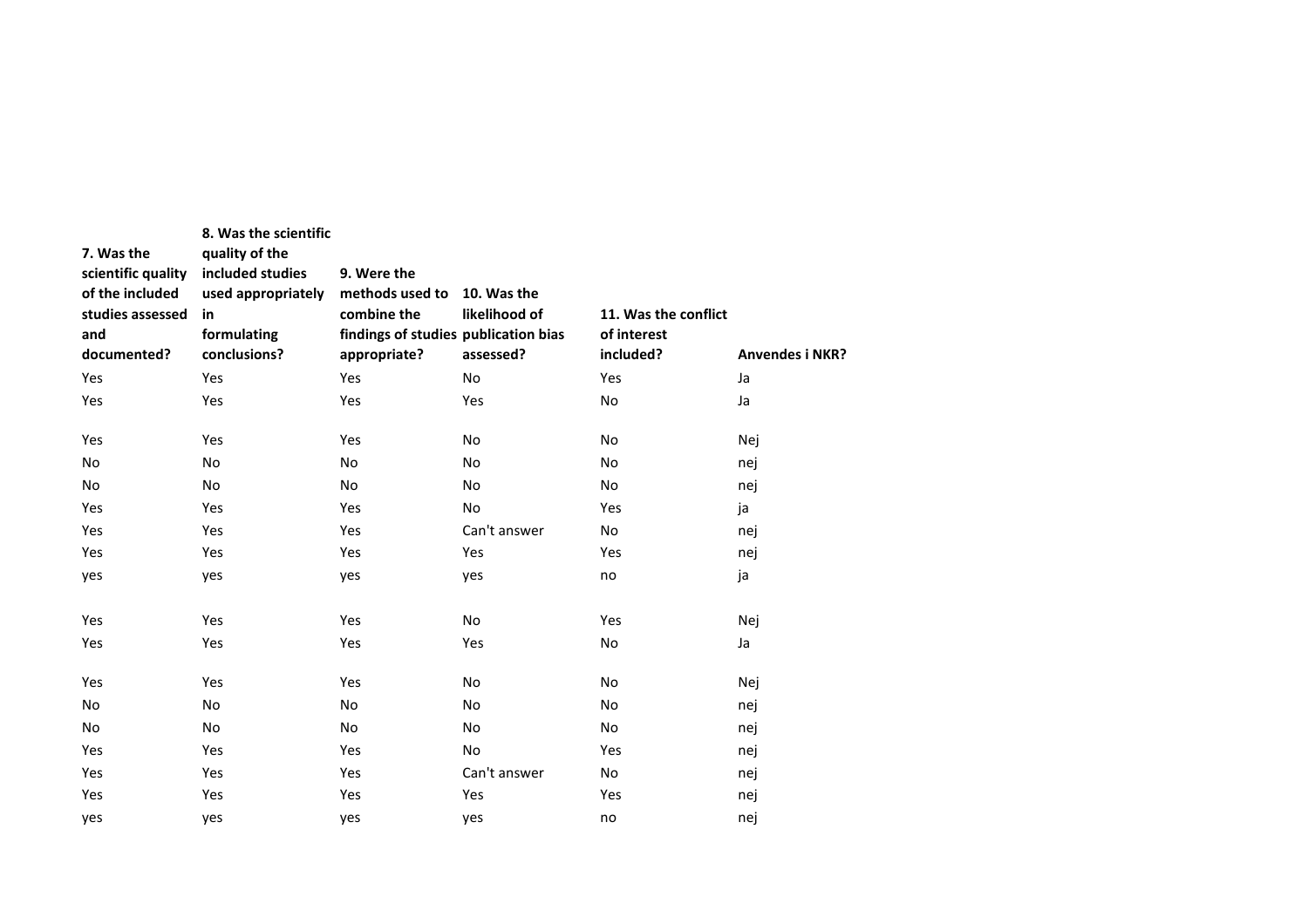| Yes          | No  | Yes            | Yes | Yes | nej |
|--------------|-----|----------------|-----|-----|-----|
| Yes          | Yes | No             | No  | No  | nej |
| No           | No  | Yes            | No  | Yes | nej |
| Yes          | Yes | yes            | No  | Yes | ja  |
| No           | No  | Can't answer   | No  | Yes | nej |
|              |     |                |     |     |     |
| Yes          | No  | Yes            | No  | No  | nej |
| Can't answer | No  | No             | No  | No  | nej |
| Yes          | Yes | Yes            | No  | No  | ja  |
| Yes          | No  | Not applicable | No  | No  | nej |

| No  | No           | No           | Yes          | Yes            | nej |
|-----|--------------|--------------|--------------|----------------|-----|
| No  | No           | No           | No           | No             | nej |
| No  | No           | No           | No           | Not applicable | nej |
| Yes | Yes          | Can't answer | Can't answer | Not applicable | nej |
| Yes | No           | Yes          | No           | Can't answer   | nej |
| Yes | Yes          | Yes          | Yes          | Yes            | nej |
| No  | No           | No           | No           | No             | nej |
| No  | No           | No           | No           | Yes            | nej |
| Yes | Yes          | Yes          | Yes          | Yes            | nej |
| No  | No           | No           | No           | Can't answer   | nej |
| No  | Can't answer | Can't answer | No           | No             | nej |
|     |              |              |              |                |     |
| Yes | Yes          | Yes          | Yes          | Yes            | ja  |
| Yes | Can't answer | No           | No           | No             | nej |
| Yes | Can't answer | Can't answer | Yes          | Yes            | nej |